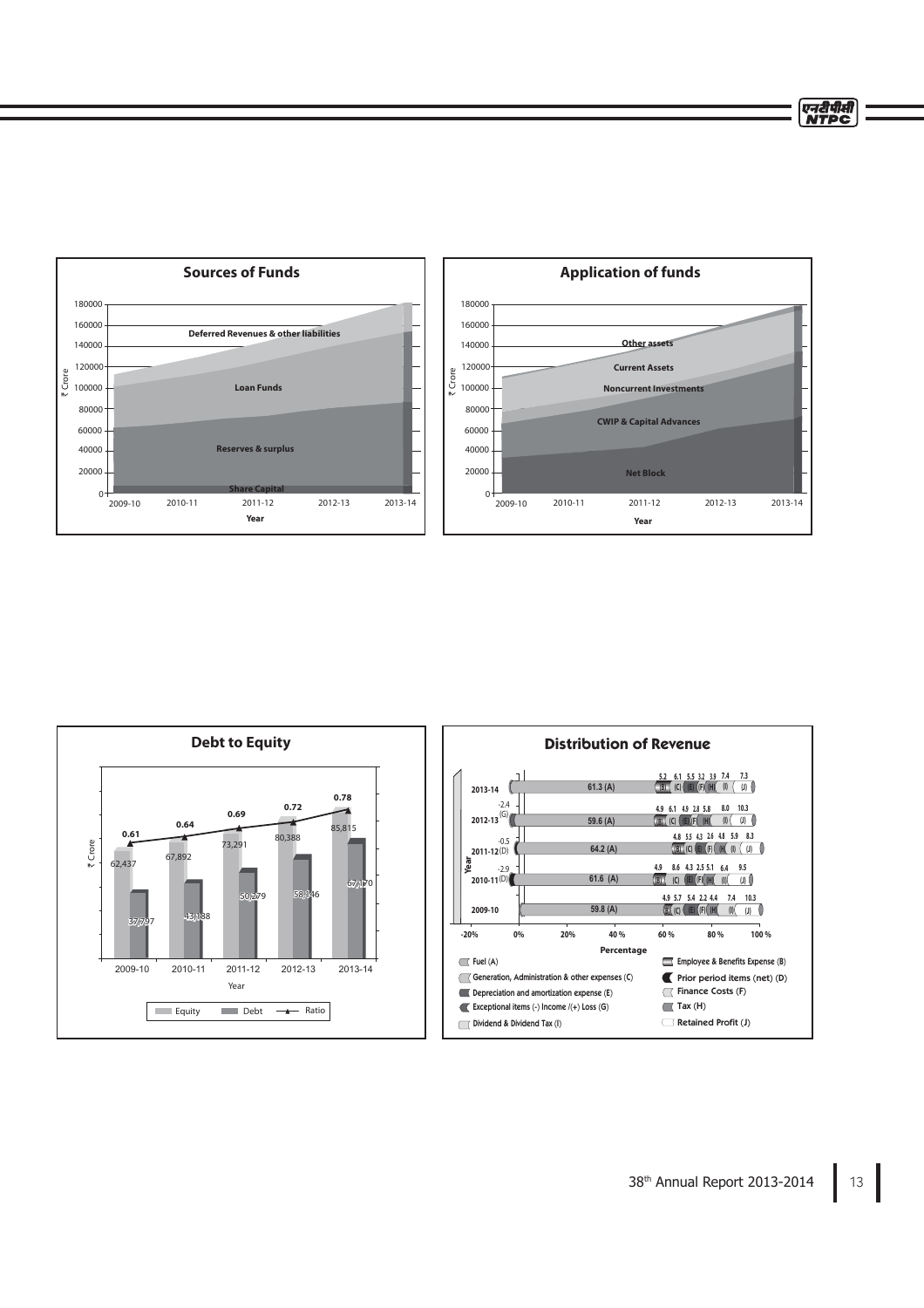| <b>STATION-WISE GENERATION 2013-14</b> |                  |                |                 |
|----------------------------------------|------------------|----------------|-----------------|
| <b>STATIONS</b>                        | <b>Fuel Type</b> | *Capacity (MW) | Gen. (MU) Gross |
| Northern Region                        |                  | 6490           | 46039           |
| Singrauli                              | Coal             | 2000           | 16045           |
| Rihand                                 | Coal             | 3000           | 18503           |
| Unchahar                               | Coal             | 1050           | 7913            |
| Tanda                                  | Coal             | 440            | 3577            |
| <b>National Capital Region</b>         |                  | 4869           | 26230           |
| Badarpur                               | Coal             | 705            | 4147            |
| Dadri                                  | Coal             | 1820           | 13194           |
| Anta                                   | Gas              | 419            | 1965            |
| Auraiya                                | Gas              | 663            | 1792            |
| Dadri                                  | Gas              | 830            | 3400            |
| Faridabad                              | Gas              | 432            | 1732            |
| <b>Western Region</b>                  |                  | 12154          | 72150           |
| Mouda                                  | Coal             | 1000           | 821             |
| Korba                                  | Coal             | 2600           | 20653           |
| Vindhyachal                            | Coal             | 4260           | 28796           |
| Sipat                                  | Coal             | 2980           | 19169           |
| Kawas                                  | Gas              | 656            | 1389            |
| Jhanor Gandhar                         | Gas              | 657            | 1323            |
| <b>Eastern Region</b>                  |                  | 8560           | 53451           |
| Farakka                                | Coal             | 2100           | 13278           |
| Kahalgaon                              | Coal             | 2340           | 14577           |
| <b>Barh</b>                            | Coal             | 660            | 6               |
| Talcher - Kaniha                       | Coal             | 3000           | 21762           |
| Talcher - Thermal                      | Coal             | 460            | 3829            |
| Southern Region                        |                  | 4960           | 35399           |
| Ramagundam                             | Coal             | 2600           | 19746           |
| Simhadri                               | Coal             | 2000           | 14685           |
| Rajiv Gandhi CCP                       | Liquid Fuel      | 360            | 968             |
| Total**                                |                  | 37032          | 233269          |

 $*$  as on 31st March, 2014

\*\* Excludes 14.95 MU Solar Power Generation and 75 MW Capacity.